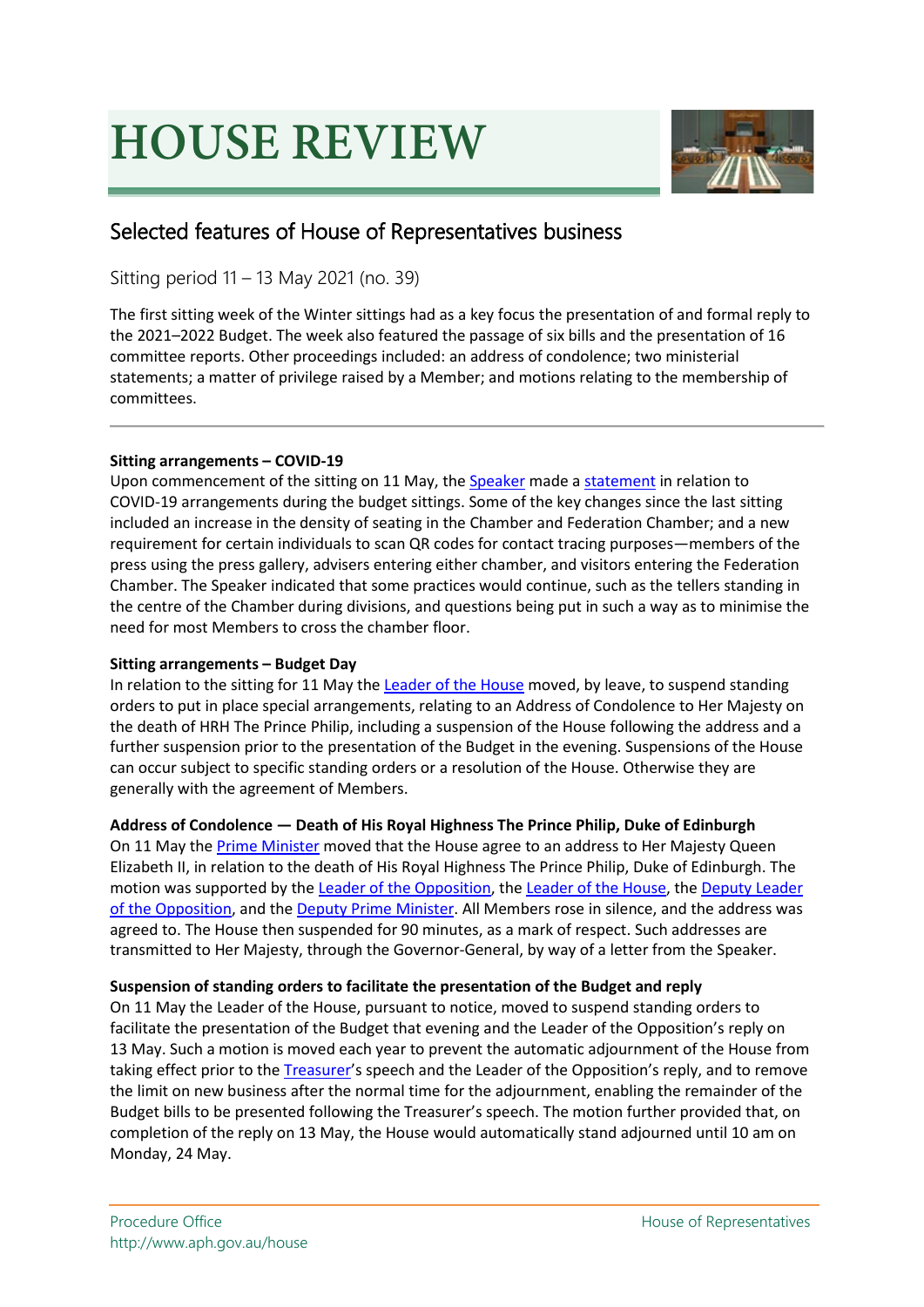### **Revised ministry list**

On 11 May the Prime Minister presented a revised [ministry list.](https://www.aph.gov.au/-/media/03_Senators_and_Members/32_Members/Lists/minlist.pdf?la=en&hash=94B652D23F69FE14B83FB94D00566174FC0BA8F1) As is standard practice, the list was printed in th[e Hansard for that day,](https://parlinfo.aph.gov.au/parlInfo/search/display/display.w3p;adv=yes;orderBy=date-eFirst;page=0;query=%22ministry%20list%22;rec=0;resCount=Default) on pages 7 to 8.

# **Marking the death of a former Member**

When the sitting resumed following its 90 minute suspension at 2.09 pm on 11 May, the Prime Minister moved a condolence motion on the death of the [Honourable Andrew Sharp Peacock AC,](https://parlinfo.aph.gov.au/parlInfo/search/display/display.w3p;query=Id:%22handbook/allmps/MI4%22) Member for Kooyong from 1966 to 1994 and a former Minister. The Leader of the Opposition supported the motion, and the Speaker conveyed a message from Mr Peacock's family. Further debate was referred to the Federation Chamber and took place on 13 May. The motion was agreed to in the House immediately before Question Time on that day.

# **Resolution from the ACT Legislative Assembly**

On 11 May the Speaker advised the House that he had received a letter from the Members of the ACT Legislative Assembly, enclosing a copy of a resolution passed on 31 March 2021 relating to the need to restore territory rights regarding voluntary assisted dying. The Speaker presented the document.

# **Committee membership changes**

After Question Time on 11 May, the [Deputy Speaker](https://www.aph.gov.au/Senators_and_Members/Parliamentarian?MPID=265991) reported changes to the membership of certain committees that had taken effect under standing order 229(b) during the period when the House was not sitting. In accordance with the standing order a Minister then moved a motion to confirm those changes. An amendment was moved by the [Manager of Opposition Business,](https://www.aph.gov.au/Senators_and_Members/Parliamentarian?MPID=DYW) who was closured on division. After the amendment was seconded but before the question on the amendment was stated, the original question was closured on division, and the motion relating to the committee membership changes was agreed to on the voices. It is not common for an amendment to be moved to a motion relating to committee membership.

Subsequently, the Manager of Opposition Business moved a motion to discharge th[e Member for](https://www.aph.gov.au/Senators_and_Members/Parliamentarian?MPID=E0H)  [Bowman](https://www.aph.gov.au/Senators_and_Members/Parliamentarian?MPID=E0H) from th[e Standing Committee on Employment,](https://www.aph.gov.au/Parliamentary_Business/Committees/House/Employment_Education_and_Training) Education and Training. The mover and seconder were closured and the question was then closured and the motion defeated on division.

A change to the membership of the [Joint Select Committee on Road Safety](https://www.aph.gov.au/Parliamentary_Business/Committees/Joint/Road_Safety_2021) was agreed to on 13 May.

# **Budget**

At 7.30 pm on Tuesday 11 May a message from the Governor-General was announced by the Speaker, recommending in accordance with the Constitution, an appropriation for the purposes of the [Appropriation Bill \(No. 1\) 2021-2022.](https://www.aph.gov.au/Parliamentary_Business/Bills_Legislation/Bills_Search_Results/Result?bId=r6709) The Treasurer then presented the bill (known as the 'main' budget bill), and an Explanatory Memorandum. After the first reading by the Clerk, the Treasurer moved that the bill be read a second time and made the traditional Budget speech. Debate was then adjourned and the [Assistant Treasurer](https://www.aph.gov.au/Senators_and_Members/Parliamentarian?MPID=242515) presented Budget Papers 1 to 4, a Women's budget statement 2021-22, and a regional budget statement. The two other usual appropriation bills were each introduced following the required message from the Governor-General. On the evening of Thursday 13 May, just after 7.30 pm, the Leader of the Opposition spoke in reply as the main Opposition speaker on resumption of debate on the second reading of the main budget bill.

The Speaker reminded Members on Tuesday that standing orders allow the Treasurer and the Leader of the Opposition unlimited time on their second reading speeches on the main appropriation bill, although they typically limit themselves to around 30 minutes. The clocks in the Chamber are set for 30 minutes to assist with timing but not to limit speeches formally. When debate is resumed in the next sitting week, all Members will be able to speak for up to 15 minutes during the second reading stage and many Members are expected to take the opportunity to speak. The second reading debate on the main appropriation bill is freed from the usual obligation to ensure that speeches are relevant to the question. Instead, public affairs may be debated.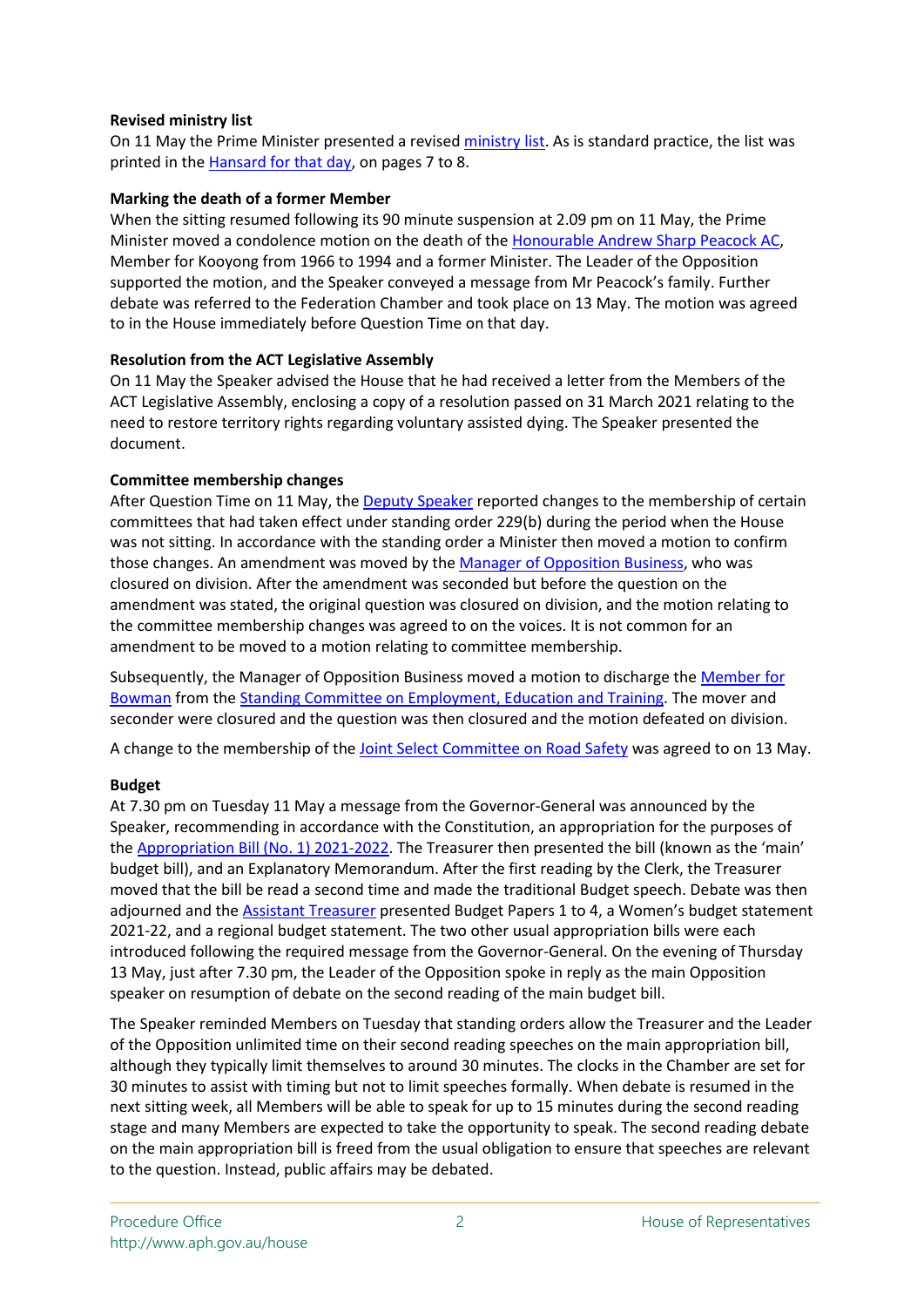On Tuesday the House rose at 8.18 pm, instead of the usual 8 pm, and on Thursday it rose at 8.07 pm, instead of 5 pm. On Tuesday the House suspended from 4.27 pm to 7.30 pm, and on Thursday from 6.43 pm to 7.30 pm. As noted earlier, these arrangements were enabled by a resolution agreed to on Tuesday. There was no adjournment debate on either day.

As is the custom in Budget week, there were many visitors to Parliament House and a strong media presence, with the Treasurer, Shadow Treasurer, Ministers and Shadow Ministers all participating in interviews. Members of the press also participated in the traditional Budget Day 'lock up'. During Question Time, the Budget, taxation, and the economy were the subject of many questions. Ultimately, though, Budget arrangements are encapsulated in bills that must begin their life in the House, be scrutinised there and in the Senate, and agreed to by both Houses. As 28 June is the last scheduled parliamentary sitting day before the end of the financial year, it is necessary that the appropriation bills will have passed both Houses.

#### **Legislation**

Over the course of the three sitting days this week, 11 [bills were presented](https://www.aph.gov.au/About_Parliament/House_of_Representatives/About_the_House_News/Last_week_in_the_House/Bills_debated) and six bills were passed by the House.

#### *Introductions*

All 11 bills introduced in the House this week were Government bills. While the appropriation bills associated with the Government's budget received a great deal of attention, some of the topics of other government bills introduced this week included private health insurance and the regulation of the education and finance sectors.

#### *Passing the House*

Of the six bills passing the House this week, one Government bill was presented and passed on the same day. The Migration Amendment (Tabling Notice of Certain Character Decisions) Bill 2021 was introduced on the morning of 12 May. On completion of the Minister's second reading speech, debate was adjourned to a later hour, by leave. (Debate is ordinarily made an order of the day for the next sitting.) Later in the day, the bill was debated cognately with a related bill, and detailed Government amendments were agreed to. Both bills passed all stages on the voices.

#### **Parliamentary committees**

Committees continued their work during the fortnight with meetings, public hearings and presentation of 16 reports. Reports addressed topics ranging from [family, domestic and sexual](https://www.aph.gov.au/Parliamentary_Business/Committees/House/Social_Policy_and_Legal_Affairs/Familyviolence/Report)  [violence,](https://www.aph.gov.au/Parliamentary_Business/Committees/House/Social_Policy_and_Legal_Affairs/Familyviolence/Report) [public communications campaigns targeting drug and substance abuse,](https://www.aph.gov.au/Parliamentary_Business/Committees/Joint/Law_Enforcement/CommsCampaignsDrugAbuse/Report) [the review of](https://www.aph.gov.au/Parliamentary_Business/Committees/Joint/Intelligence_and_Security/JaisheMohammad)  [listings of terrorist organisations,](https://www.aph.gov.au/Parliamentary_Business/Committees/Joint/Intelligence_and_Security/JaisheMohammad) and [Australia's defence relationship with Pacific island nations.](https://www.aph.gov.au/Parliamentary_Business/Committees/Joint/Foreign_Affairs_Defence_and_Trade/PacificIslandnations/Report) In relation to the work of the House, th[e Appropriations and Administration Committee](https://www.aph.gov.au/parliamentary_business/committees/house/appropriations_and_administration) presented a [report](https://www.aph.gov.au/-/media/02_Parliamentary_Business/24_Committees/243_Reps_Committees/AA/46p_Reports/Report_21_Budget_Estimates_2021-2022.PDF?la=en&hash=329990D9E3F85637BF995E64E04D5E70258CDD38) relating to the budget estimates to support the operations of the Department of the House of Representatives for 2021-22. The [Standing Committee on Procedure](https://www.aph.gov.au/Parliamentary_Business/Committees/House/Procedure) also presented the [report](https://www.aph.gov.au/Parliamentary_Business/Committees/House/Procedure/Questiontime/Report) of its inquiry into the House's practices and procedures in relation to Question Time. A comprehensive list of reports, with hyperlinks, is published in [Last Week in the House.](https://www.aph.gov.au/About_Parliament/House_of_Representatives/About_the_House_News/Last_week_in_the_House)

On the afternoon of 11 May, prior to the presentation of the Budget, th[e Chair](https://www.aph.gov.au/Senators_and_Members/Parliamentarian?MPID=241590) of the [Joint](https://www.aph.gov.au/parliamentary_business/committees/joint/public_accounts_and_audit)  [Committee on Public Accounts and Audit](https://www.aph.gov.au/parliamentary_business/committees/joint/public_accounts_and_audit) made the usual annual statement concerning the draft budget estimates for the Australian National Audit Office and the Parliamentary Budget Office for 2021–2022. This fulfilled the Committee's responsibilities under the *[Public Accounts and Audit](https://www.legislation.gov.au/Details/C2017C00109)  [Committee Act 1951](https://www.legislation.gov.au/Details/C2017C00109)* and the *[Parliamentary Service Act 1999](https://www.legislation.gov.au/Details/C2019C00092)*.

On 12 May three proposed works were referred to the [Parliamentary Standing Committee on Public](https://www.aph.gov.au/Parliamentary_Business/Committees/Joint/Public_Works)  [Works](https://www.aph.gov.au/Parliamentary_Business/Committees/Joint/Public_Works) for inquiry and report. This is a requirement under the *[Public Works Committee Act](https://www.legislation.gov.au/Details/C2017C00098) 1969*.

#### **Federation Chamber—Private Members' business on a Wednesday**

On Wednesday 12 May much of the Federation Chamber's time was devoted to private Members' business. This was enabled by a resolution in the preceding sitting week, providing time for private